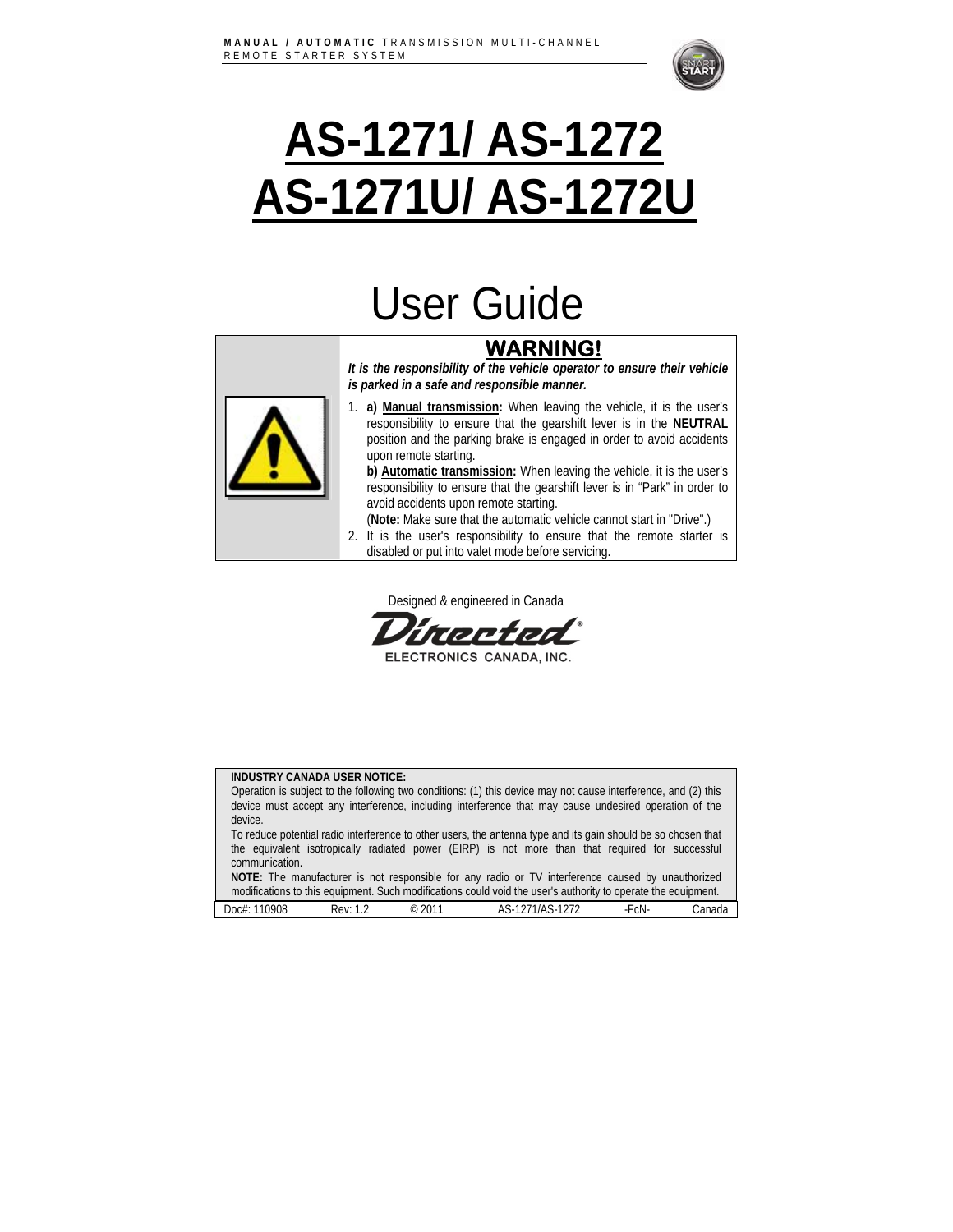### **Table of Contents**

| INTRODUCTION WITH SMARTSTART™ (███████████████████████████████████ |  |
|--------------------------------------------------------------------|--|
|                                                                    |  |
|                                                                    |  |
|                                                                    |  |
|                                                                    |  |
|                                                                    |  |
|                                                                    |  |
|                                                                    |  |
|                                                                    |  |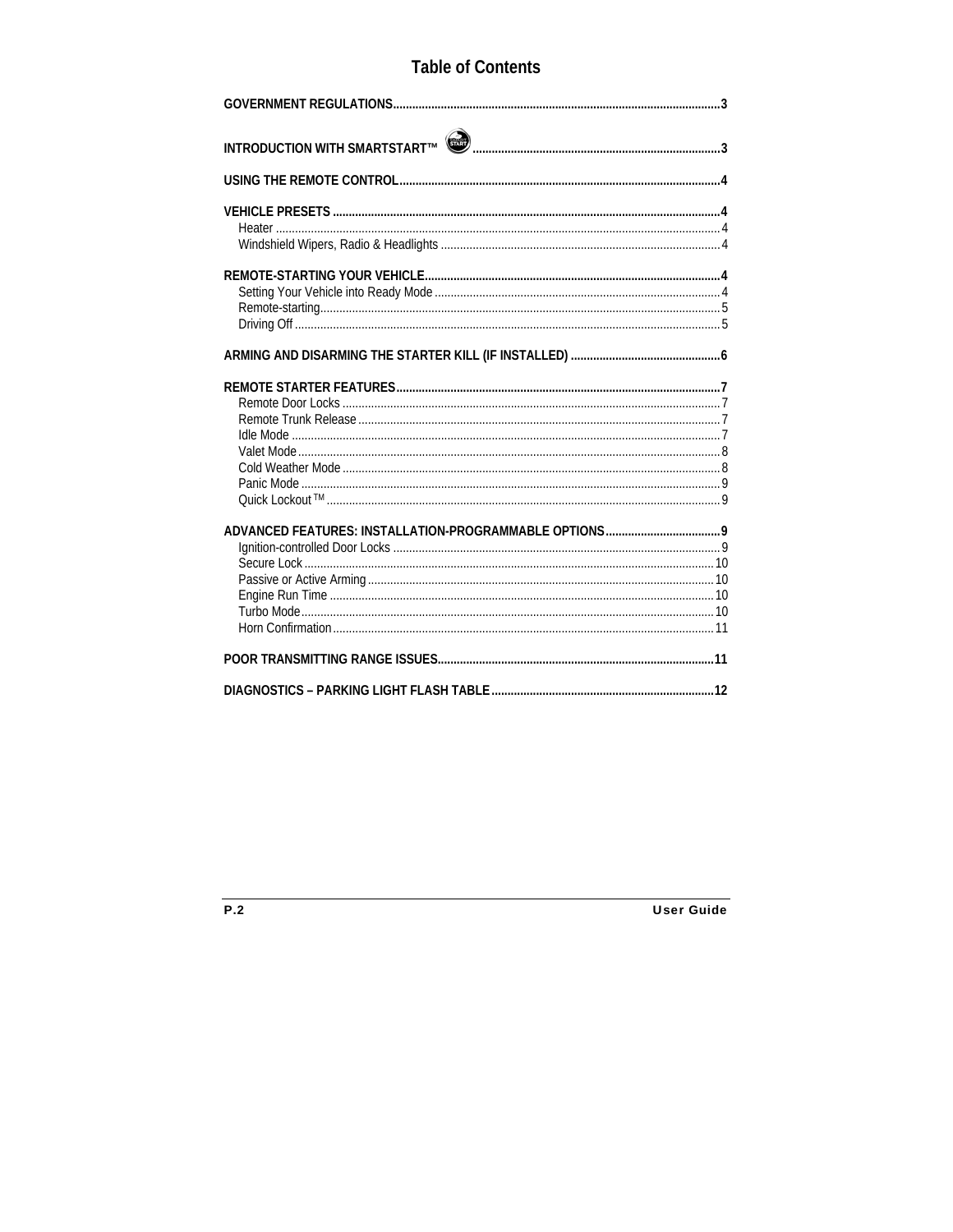## *Government regulations*

This device complies with part 15 of the FCC Rules. Operation is subject to the following two conditions: (1) This device may not cause harmful interference, and (2) this device must accept any interference received, including interference that may cause undesired operation.

This equipment has been tested and found to comply with the limits for a Class B digital device, pursuant to part 15 of the FCC Rules. These limits are designed to provide reasonable protection against harmful interference in a residential installation. This equipment generates and can radiate radio frequency energy and, if not installed and used in accordance with the instructions, may cause harmful interference to radio communications. However, there is no guarantee that interference will not occur in a particular installation. If this equipment does cause harmful interference to radio or television reception, which can be determined by turning the equipment off and on, the user is encouraged to try to correct the interference by one or more of the following measures:

- Reorient or relocate the receiving antenna.
- Increase the separation between the equipment and receiver.
- Connect the equipment into an outlet on a circuit different from that to which the receiver is connected.
- Consult the dealer or an experienced radio/TV technician for help.

This device complies with the Industry Canada Radio Standards Specification RSS 210. Its use is authorized only on a no-interference, no-protection basis; in other words, this device must not be used if it is determined that it causes harmful interferences to services authorized by IC. In addition, the user of this device must accept any radio interface that may be received, even if this interference could affect the operation of the device.

#### **Warning:**

Changes or modifications not expressly approved by the party responsible for compliance could void the user's authority to operate this device.

## *Introduction with SmartStart™*

This is a state-of-the-art remote car starter system. The system is packed with advanced features such as priority access to the driver's door (commodity features), the Safe Start children safety feature and SmartStart™.

SmartStart™ is a groundbreaking technology that enables your remote starter features to be accessed by your smartphone. Features include keyless entry, trunk release, panic, remote start/stop toggle and alarm notifications1. **Note:** SmartStart™ must be professionally installed. For more information, see your nearest authorised Directed Canada dealer.

With many advanced functions, this product will satisfy any one of your expectations from high-end commodity and security systems, without neglecting any standard feature commonly offered by entry-level starters.

 $\overline{a}$  $1$  Certain conditions apply. See your authorised Directed Canada dealer.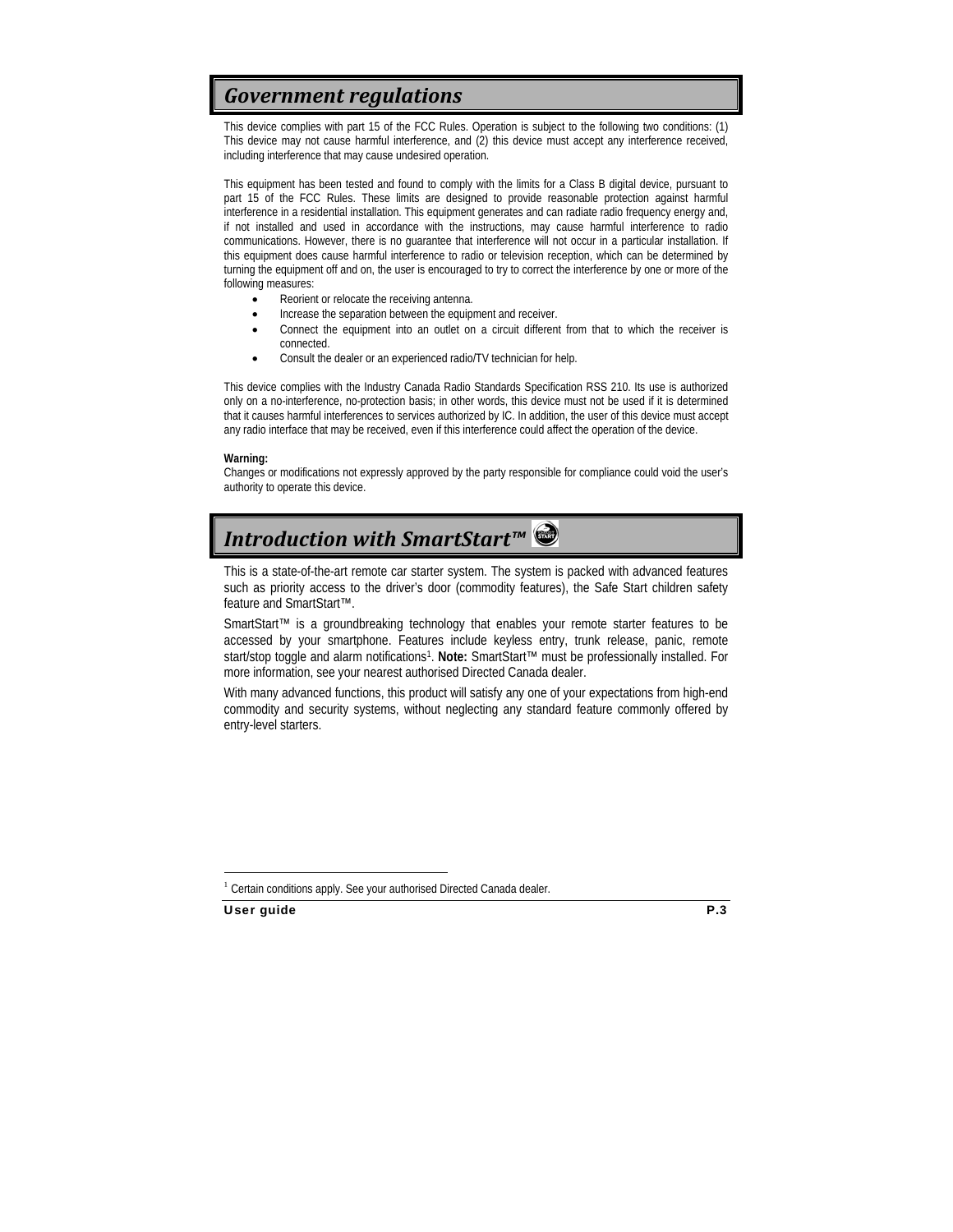## *Using the Remote Control*

Your Remote Car Starter is equipped with a 2-button multi-channel remote control that can be configured into 2 different functions.

#### **Default remote function:**

- button: **STOP;**
- **14** button: START;
- • **&** buttons (together): **TRUNK** release.

Alternate programmable remote function:

- **AS** button: LOCK/UNLOCK;
- button: **START/STOP;**
- • **&** button (together): **TRUNK** release.



### *Vehicle Presets*

#### **Heater**

When leaving the vehicle it is recommended to preset the accessory controls in preparation for the next remote start. Settings for the blower motor (fan), front and rear, should not be left on **HIGH**. It is recommended to leave the settings on **LOW** or **MEDIUM** instead.

#### **Windshield Wipers, Radio & Headlights**

Certain vehicles require the radio and / or windshield wipers and / or headlights circuits to become energized while running under remote start. When leaving the vehicle you must ensure that the windshield wipers and headlights switches are **OFF**. Leaving the headlights switch **ON** on certain types of vehicles could cause them to remain **ON** even after remote starter shutdown, resulting in a dead battery.

## *RemoteStarting Your Vehicle*

#### **Setting Your Vehicle into Ready Mode**

If your vehicle has a manual transmission you must read the following indications. The unit must first be set to Ready Mode in order to start the vehicle by remote. If the unit is not set to Ready Mode, it cannot remote start the vehicle.

Please note that Ready Mode can be enabled by the remote or the handbrake, depending on the option that was selected by your installer. Therefore, you must follow the appropriate procedure between the two described below in order to set your vehicle into Ready Mode.

Once the system is set to Ready Mode, the vehicle can be remote started and stopped at any time. The system will exit Ready Mode if a door, the hood or the trunk is opened, if the brake pedal is pressed, if the parking brake is disengaged or if the ignition key is turned to the **IGNITION ON (RUN)** position.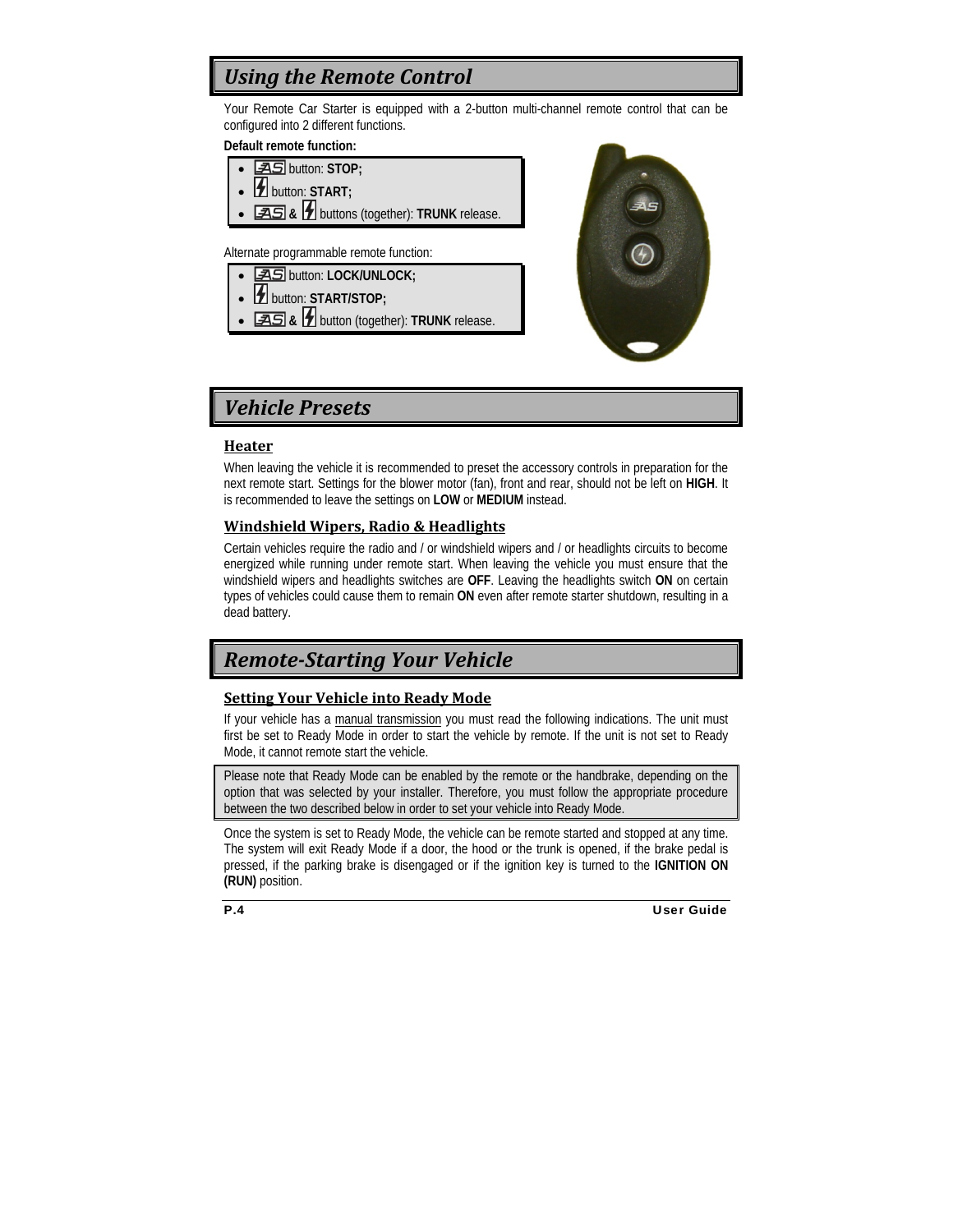**To set the system to Ready Mode:** 

| TO SUITING SYSIUM TO MUALY MOUU.<br>If Ready Mode is enabled by remote                                                                                                                                                                                                                                                                       |                                                                                                                                                                                                                                                               | If Ready Mode is enabled by handbrake                                                                                                                                                       |                                                                                                                                      |  |
|----------------------------------------------------------------------------------------------------------------------------------------------------------------------------------------------------------------------------------------------------------------------------------------------------------------------------------------------|---------------------------------------------------------------------------------------------------------------------------------------------------------------------------------------------------------------------------------------------------------------|---------------------------------------------------------------------------------------------------------------------------------------------------------------------------------------------|--------------------------------------------------------------------------------------------------------------------------------------|--|
| 1. Ensure that all the doors, hood and trunk are closed. Make sure that the gear selector is in the<br>neutral position.                                                                                                                                                                                                                     |                                                                                                                                                                                                                                                               |                                                                                                                                                                                             |                                                                                                                                      |  |
| 2. With the engine running, apply the parking<br>brake once and release the brake pedal.<br>3. Within 20 sec. of engaging the parking<br>brake, press and hold $\blacksquare$ on the transmitter<br>(SmartStart™ uses only the SmartStart™<br>icon).<br>The parking lights will flash 3 times quickly<br>and remain lit. Release the button. |                                                                                                                                                                                                                                                               | 2. With the engine running, apply the parking<br>brake twice within 10 sec.<br>3. Make sure to release the brake pedal.<br>The parking lights will flash 3 times quickly<br>and remain lit. |                                                                                                                                      |  |
| 4. Remove the key: the engine will keep on running.<br>5. Exit the vehicle. All doors should be closed, including the hood and trunk.                                                                                                                                                                                                        |                                                                                                                                                                                                                                                               |                                                                                                                                                                                             |                                                                                                                                      |  |
| THERE ARE THREE POSSIBLE OPTIONS TO COMPLETE READY MODE (programmable<br>by installer)                                                                                                                                                                                                                                                       |                                                                                                                                                                                                                                                               |                                                                                                                                                                                             |                                                                                                                                      |  |
| <b>OPTION 1: Automatic shut</b><br>down without auto lock                                                                                                                                                                                                                                                                                    | <b>OPTION 2: Manual shut</b><br>down<br>(default)                                                                                                                                                                                                             |                                                                                                                                                                                             | <b>OPTION 3: Automatic shut</b><br>down with auto lock                                                                               |  |
| The engine runs for 8 sec.<br>before finally shutting down<br>the engine, without user<br>interaction.                                                                                                                                                                                                                                       | The engine keeps going until you<br>press either;<br>a. <b>AS</b> to lock the doors and<br>shut down the engine<br>(if<br>option 1 was programmed);<br>$\overline{2}$ to shut down the engine<br>without affecting the doors (if<br>option 2 was programmed). |                                                                                                                                                                                             | The engine runs for 8 sec.<br>then locks the doors before<br>finally shutting down the<br>without<br>engine,<br>user<br>interaction. |  |
| <b>WARNING:</b> The vehicle is<br>not armed or locked down.                                                                                                                                                                                                                                                                                  | <b>WARNING:</b> Engine runs until the<br>pre-programmed<br>expires.                                                                                                                                                                                           | time<br>run                                                                                                                                                                                 | <b>WARNING:</b><br>Do not<br>leave<br>your keys in the vehicle!                                                                      |  |
| 6. The Parking lights will flash twice to indicate Ready mode is set.                                                                                                                                                                                                                                                                        |                                                                                                                                                                                                                                                               |                                                                                                                                                                                             |                                                                                                                                      |  |

#### **Remotestarting**

Press the **button for approximately 1 second.** The parking lights will turn ON to inform you that the Remote Car Starter has received your signal. Approximately 5 seconds later, the engine will start. The parking lights will remain **ON** during the pre-programmed run time of the engine.

If your vehicle does not start at the first attempt, the system will shut down, wait a few seconds and try to start the engine again. There will be 3 start attempts before the system gives up.

#### **Driving Off**

With the vehicle running remotely, press the **[AS**] button (ONLY if programmed as the **LOCK** or **UNLOCK** button) to disarm the starter kill (if installed) and unlock the doors. Enter the vehicle and do the following:

- 1. Turn the ignition key to the **IGNITION ON (RUN)** position. (Do not turn the key to the **CRANK**  position while the engine is running. This would cause the starter motor to re-engage.)
- 2. Press the brake pedal to disengage the remote starter unit.

You are now ready to drive off.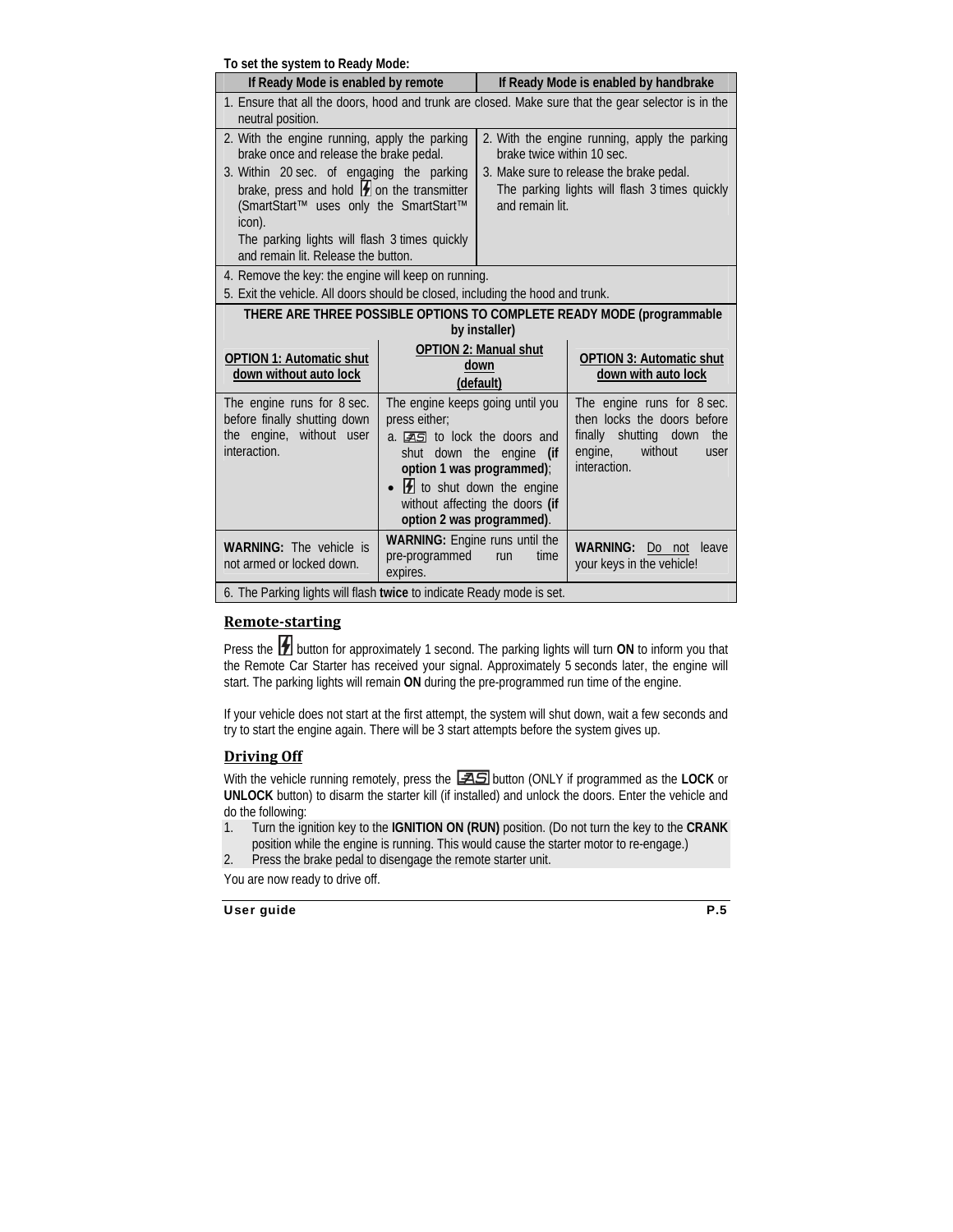**Note:** On some Push-To-Start (PTS) vehicles, no takeover is possible as pressing the brakes will shut the engine down. Please talk to your technician to determine if the "Takeover mode" can be set for your vehicle.

## *Arming and disarming the starter kill (if installed)*

This added security feature will prevent the vehicle from starting with the Ignition key when the starter kill is armed. If the system was installed with the starter kill option, the vehicle will not be able to start with the key unless the system has been unlocked first or put into Valet Mode **(page 8).**

**Note:** If the Starter Kill is installed, the vehicle will benefit from a protection against starter motor damage that could occur after remote-starting the engine should the user, by force of habit, turn the ignition key to the **CRANK** position.

The Starter Kill (if installed) can be configured by the installer either to **Passive Mode** (so as to arm automatically) or **Active Mode** (so as to require the user's intervention for arming). By default, the Remote Car Starter is configured to **Passive Mode**.

**Note:** This feature is only available if the button is configured as **LOCK** or **UNLOCK**.

#### **Passive mode:**

To **arm** the Starter Kill:

- Press the  $\Xi$  button on the transmitter.
- **OR**
- Let the Starter Kill arm automatically 1 minute (by default) or 3 minutes (if configured this way) after the ignition is turned **OFF** or once the last door is closed (if the doors are monitored).
	- The LED on the antenna will remain OFF during the countdown preceding the activation of the Starter Kill.
	- Once the activation countdown expires, the LED will flash slowly to indicate that the Starter Kill is now armed.

To **disarm** the Starter Kill:

- Press the  $\Xi$  button on the transmitter.
	- The Starter Kill will automatically rearm itself after 1 minute (by default) or 3 minutes (if configured this way) if no door is left opened (if the doors are monitored) and the ignition is **not** turned **ON**.

#### **Active Mode:**

To arm the Starter Kill:

- Press the  $\Xi$  button on the transmitter.
	- The parking lights will flash once.
	- The LED on the antenna will flash slowly.
	- If remote door locks are installed, this will also lock the doors.

To disarm the Starter Kill:

- Press the  $\Xi$  button on the transmitter.
	- The parking lights will flash twice.
	- The LED on the antenna will remain **OFF**.
	- If remote door locks are installed, this will also unlock the doors.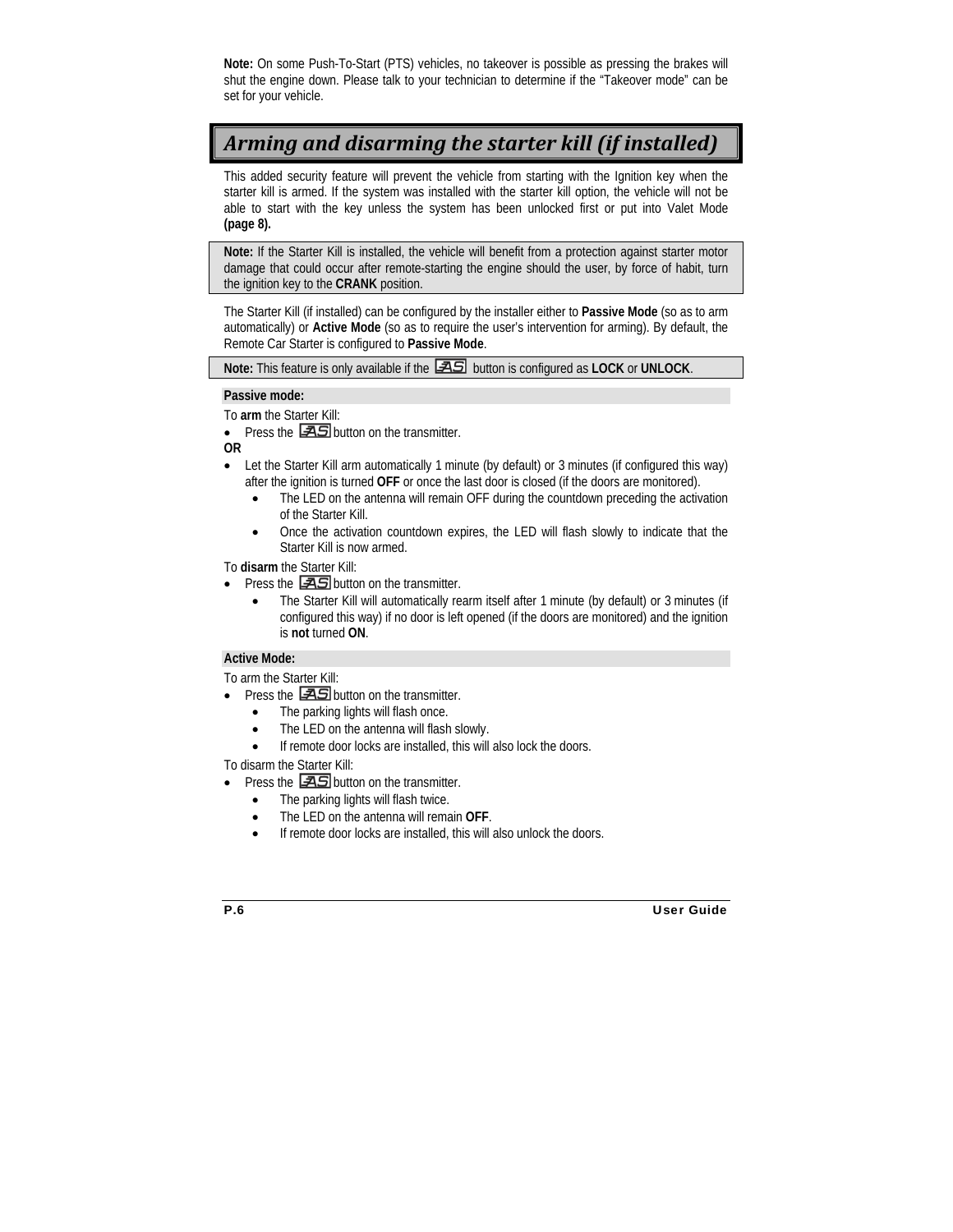## *Remote Starter Features*

#### **Remote Door Locks**

**Note:** This feature is only available if button  $\overline{AB}$  is programmed as LOCK or UNLOCK.

If your system was installed with the Remote Door Locks option, you will have the convenience of remote keyless entry.

To **LOCK** your doors and **ARM** the system (if installed):

- 1. Press and hold the  $\frac{25}{10}$  button for approx. 1 sec.
- 2. The parking lights will flash once to confirm locking of the doors and arming of the Starter Kill.

To **UNLOCK** your doors and **DISARM** the system (if installed):

- 1. Press and hold the  $\overline{25}$  button for approx. 1 sec.
- 2. The parking lights will flash twice and the LED will go out to confirm unlocking of the doors and that the Starter Kill feature is disarmed.

#### **Remote Trunk Release**

If your system was installed with the Remote Trunk Release option, you can open your trunk by pressing the **AS** & **1** simultaneously for 3 seconds on the remote transmitter.

#### **Idle Mode**

**Convenience feature:** Idle Mode allows you to keep the engine running and the doors locked while you stop, for example, at a convenience store or for a short delivery.

This feature allows you to let the remote starter take over control of the vehicle (i.e. no Key in the Ignition Switch) while the engine is running.

#### **Activating Idle mode (Automatic transmission):**

- 1. With the engine running, make sure to release the brake pedal and press the  $\mathcal H$  button on the transmitter until the parking lights come **ON**.
- **Note:** SmartStart™ can be setup to use the SmartStart™ icon to activate Idle mode.
- 2. Remove the ignition key from the ignition switch. The engine will continue running.
- 3. Exit the vehicle. All doors, the hood and trunk should be closed
- 4. Press the  $\overline{25}$  button to lock the doors and to arm the starter kill (if available). The engine will continue running.
	- a. When re-entering the vehicle, the user must reinsert the key into the ignition and turn it to the **ON** position (not Crank) without pressing on the brake.
	- b. *Once the key is in the ON position*, press on the brake pedal to put the transmission in gear. Pressing the brake pedal at this step will cancel the remote starter takeover.
	- c. Drive off.

If your vehicle has a manual transmission, Idle Mode can be activated through the same routine as that used for **Ready Mode (page 4)**; at the last step, press the  $\Box$  **B**  $\Box$  **b**uttons together to lock the doors and leave the engine running.

#### *NEW FEATURE –* **Push-To-Start Idle Mode**

This feature is a variation of "Idle mode", but made specifically for Push-To-Start vehicles, with automatic or manual transmissions. (Consult your installer for availability of this feature.) Follow the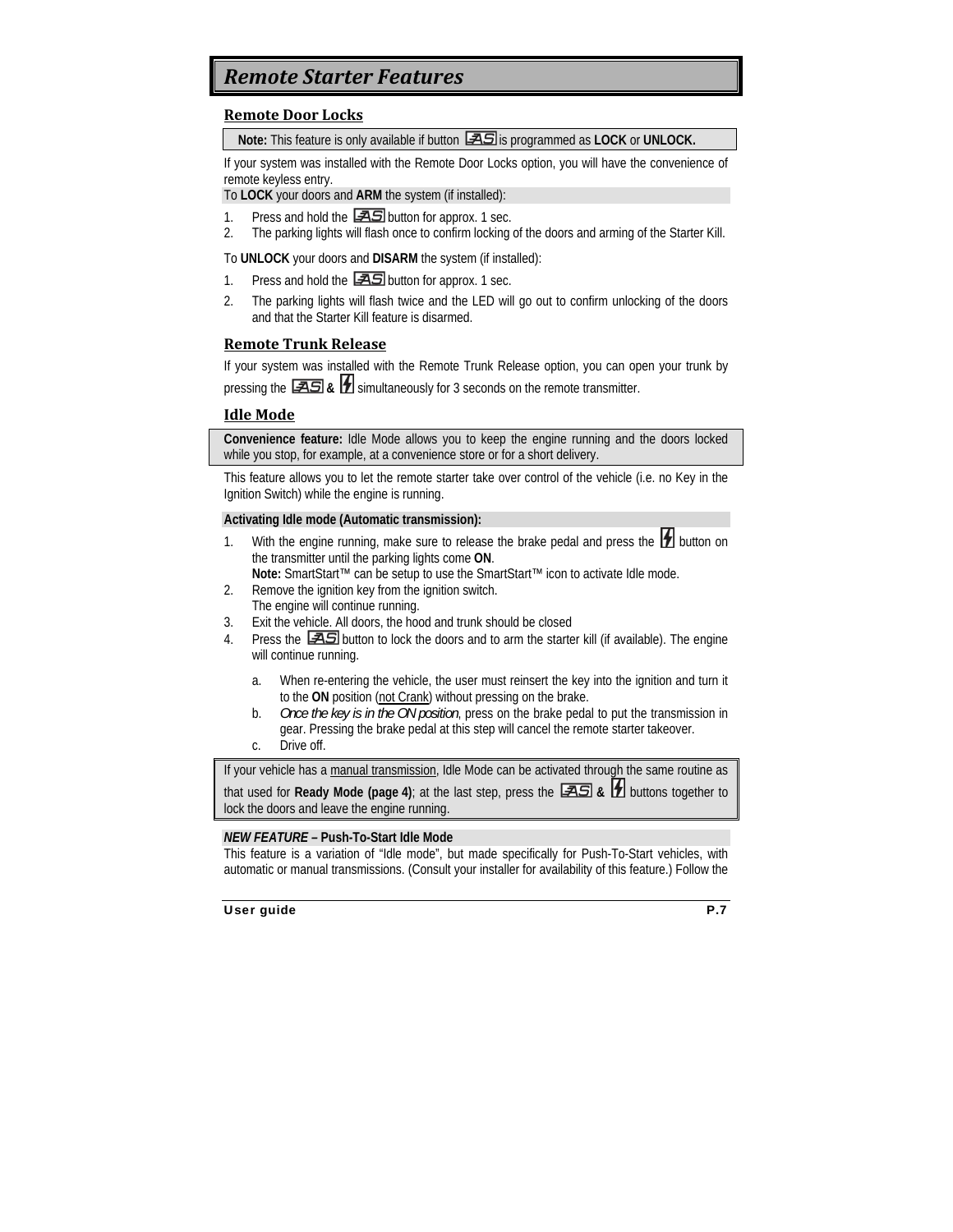same steps as the normal Idle Mode procedure, except for when re-entering the vehicle while the engine is running;

- 1. Press the **35** button to unlock. (Must be configured as LOCK/UNLOCK by installer.)
- 2. Open then close all doors.
- 3. You have 1.5 minutes (or 3 minutes) to press on the brake pedal, to get in gear and drive off.

**Note 1:** Pressing on the brake pedal after the allocated (1.5 or 3-min.) period will shut the engine down.

**Note 2:** The engine will continue running until the user re-enters the vehicle or until the expiration of the run time.

**Note 3:** If the pre-programmed run-time expires or if the user shuts down the engine remotely, the vehicle will enter Ready Mode automatically (manual transmissions only).

Caution!!! Do not leave children or pets unattended in a vehicle standing in Idle Mode.

#### **Valet Mode**

When the vehicle is in Valet Mode, the remote starter functionalities are disabled. If the vehicle needs to be serviced, or if you park it indoors, Valet Mode will prevent the engine from being remote-started accidentally.

**Ignition Valet:** This feature allows you to set Valet Mode using the ignition key.

#### **To put the system into Valet Mode using the KEY (Ignition Valet Mode):**

- 1. Insert the ignition key into the ignition switch. Within 10 sec., cycle the ignition key to the **IGNITION/RUN** and **OFF** positions 5 times until the parking lights flash **3 times**.
- 2. Turn the ignition **OFF**.
- 3. The LED on the antenna will stay **ON** indicating that the vehicle has successfully entered Valet mode.

#### **To take the system out of Valet Mode using the KEY (Ignition Valet Mode):**

- 1. Insert the ignition key into the ignition switch. Within 10 sec., cycle the ignition key to the **IGNITION/RUN** and **OFF** positions 5 times until the parking lights flash **2 times**.
- 2. Turn the ignition **OFF**.
- 3. The LED on the antenna will switch **OFF** indicating that the vehicle is now out of Valet mode.

If someone attempted to remote-start the vehicle while in Valet Mode; the parking lights will turn **ON**, then **OFF**, then will flash **twice**.

#### **Cold Weather Mode**

If the vehicle has a manual transmission, **Ready mode (page 4)** should be set before entering Cold Weather mode. When Cold Weather Mode is active, the engine starts every 2 hours and runs for 3 minutes (or for 8 or 20 minutes with diesel engines). Cold Weather Mode automatically ends after 24 hours (or 12 starts).

#### **To enter Cold Weather Mode:**

- Press and hold the  $\sqrt{25}$  button for at least 3 seconds
- The parking lights will flash for 2 seconds, pause, then **flash 3 times.**

**OR** 

If **FAS** was programmed as LOCK & UNLOCK by your installer, press and hold the **1** button for at least 3 seconds until the parking lights will flash for 2 seconds, pause,

and then flash 3 times.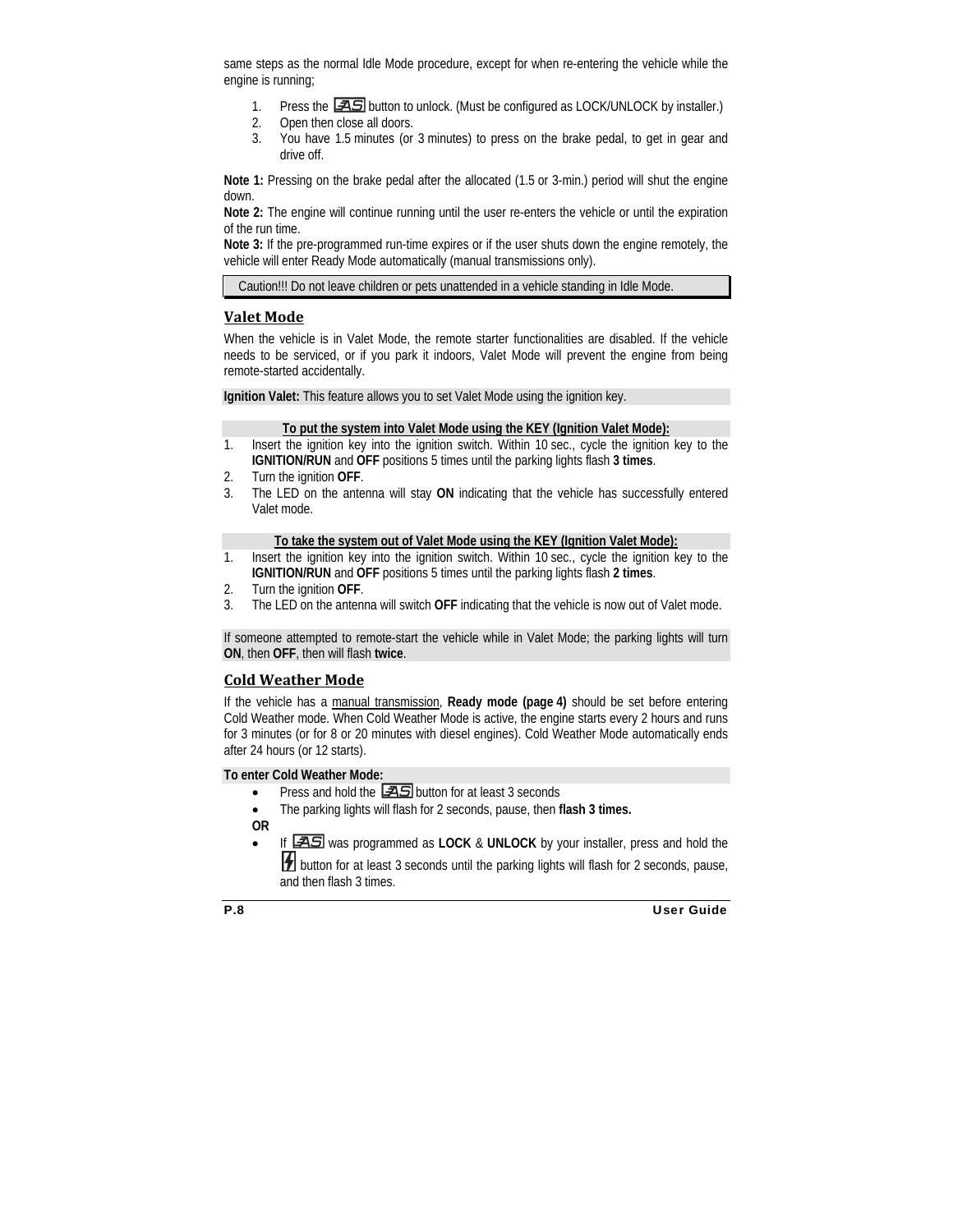#### **To exit Cold Weather Mode, do any one of the following actions:**

- 1. Open the hood.
- 2. Start the engine by remote.
- 3. Turn the ignition key to the **IGNITION ON (RUN)** position.
- 4. Press and hold the **25** button until the parking lights come ON for 2 seconds, pause, **then flash once**.

**OR** 

• If was programmed as **LOCK** & **UNLOCK** by your installer**,** press and hold the **1** button until the parking lights come ON for 2 seconds, pause, then flash once.

To verify whether the system is in Cold Weather Mode:

• **(Automatic transmissions only)** Press the brake pedal: If the vehicle is in Cold Weather mode, the parking lights will remain **ON** while the brake pedal is pressed.

#### **Panic Mode**

**Note:** Panic mode can only be activated if the horn has been adequately configured by your installer.

In an emergency situation, you can activate panic mode by pressing and holding the  $\mathcal{F}(\mathcal{S})$  for more than 3 seconds, until the horn starts honking. If the vehicle is under a remote start, the engine will shutdown automatically before setting off the horn. You can stop the horn by pressing  $\sqrt{25}$ Furthermore; the panic mode can also be stopped by activating **Valet Mode (page 8)**  Panic Mode will automatically shut down after 30 sec.

#### **Quick Lockout TM**

(Also called **Secure Panic**.) For fast protection in emergency situations, the system will **LOCK** all doors when you press the brake pedal while you hear the Horn sounding. (**Quick Lockout** is only available when Panic mode has been triggered.)

## *Advanced Features: Installationprogrammable Options*

The Remote Car Starter was designed with flexibility and OEM integration in mind. With its programmable options, this unit can single-handedly control nearly any electrical system in your vehicle.

Caution: The programming of your system should be left to a professional. Changing any one of the settings may affect the operation of your Remote Car Starter. Please note that the following programmable options may require additional parts and labor.

#### **Ignitioncontrolled Door Locks**

This is an added security feature. If your Remote Car Starter was installed with the Ignition-Controlled Door Locks option, the doors will automatically lock as soon as the ignition key is turned to the **IGNITION ON (RUN)** position while the brakes are pressed. The remote car starter will also lock any door that was unlocked and opened (then closed) the next time the brake pedal is pressed (only when doors are monitored). When the key is turned to the **OFF** position, the doors will automatically be unlocked.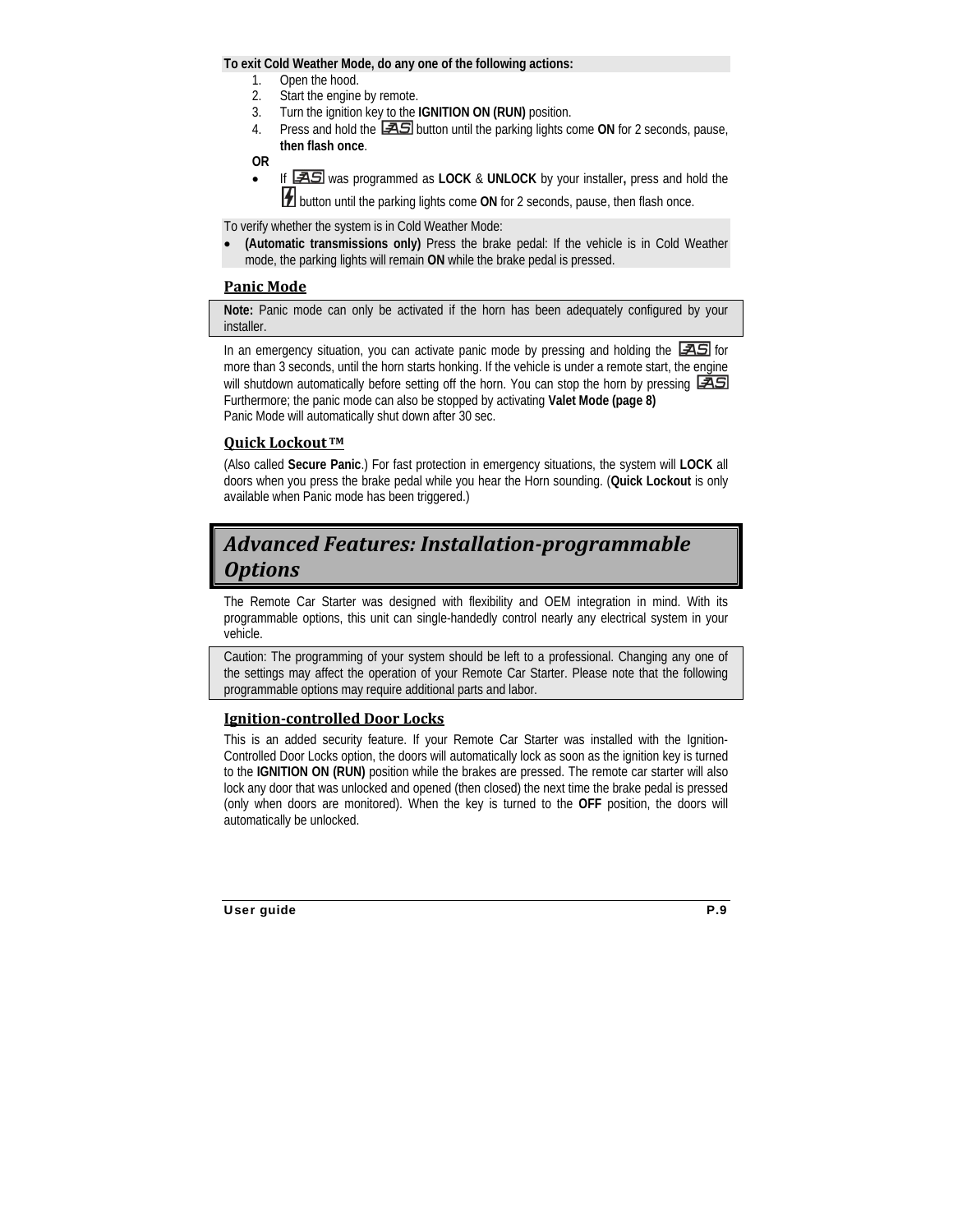#### **Secure Lock**

(Disabled by default.) Before your vehicle can be remote-started, the factory security system must first be disarmed. The Secure Lock feature may be required on certain vehicle models with factory security systems that automatically unlock the doors when the security system is disarmed.

To keep your vehicle protected when the factory security system is disarmed for a remote start, Secure Lock will relock your doors as soon as the vehicle is started. Once the engine is shut down by remote or after its runtime has expired, Secure Lock will also rearm your factory security system and relock the doors.

#### **Passive or Active Arming**

**Note 1:** Passive and active arming is only used when a starter kill is installed to your vehicle

**Note 2:** This feature is only available if the button is configured as **LOCK** or **UNLOCK**.

- 1) Active Mode: The system will not arm automatically. Press  $\overline{25}$  to either arm or disarm the Starter Kill.
- 2) Passive Mode: The system will automatically arm itself unless remote-armed within 1 minute. Press  $\sqrt{25}$  to either arm or disarm the Starter Kill.

#### **Engine Run Time**

If you have a gas engine, your system can be programmed to run the engine for 3, 15, or 25 minutes (15 min default). If you have a diesel engine, it can be programmed to run the engine for 8, 20, or 30 minutes (20 min default).

#### **Turbo Mode**

**Note:** Turbo Mode can be activated only if  $\Box 3$  is programmed as a LOCK or UNLOCK button.

If Turbo Mode is configured at installation, it will allow a turbocharger to idle down after the user leaves the vehicle: the unit will take over the vehicle and keep it running for 60 seconds (or until it is shut down by remote control), then shut down the engine.

If the vehicle has an automatic transmission**,** proceed as follows to set the system to Turbo Mode:

1. With the engine running, make sure to release the brake pedal and press the  $\Box$  or  $\Box$  on the transmitter until the parking lights come **ON**.

**Note:** SmartStart™ can be setup to use the SmartStart™ icon to activate Turbo mode.

- 2. Remove the ignition key from the ignition switch. The engine will continue running.
- 3. Exit the vehicle and close all doors, hood and trunk.
- 4. Press the **AS** & **1**; this will lock the doors and arm the Starter Kill.
- 5. The engine will shut down after 60 seconds.

If your vehicle has a manual transmission, Turbo Mode can be activated only if  $\Box$  is programmed as a **LOCK** or **UNLOCK** button. Turbo Mode is activated through the same routine as that used for **Ready Mode (page 4)**; at the last step,  $\boxed{\mathcal{A}}\mathbf{S}$  is pressed.

**Note:** The vehicle will enter Ready Mode once the engine run time expires.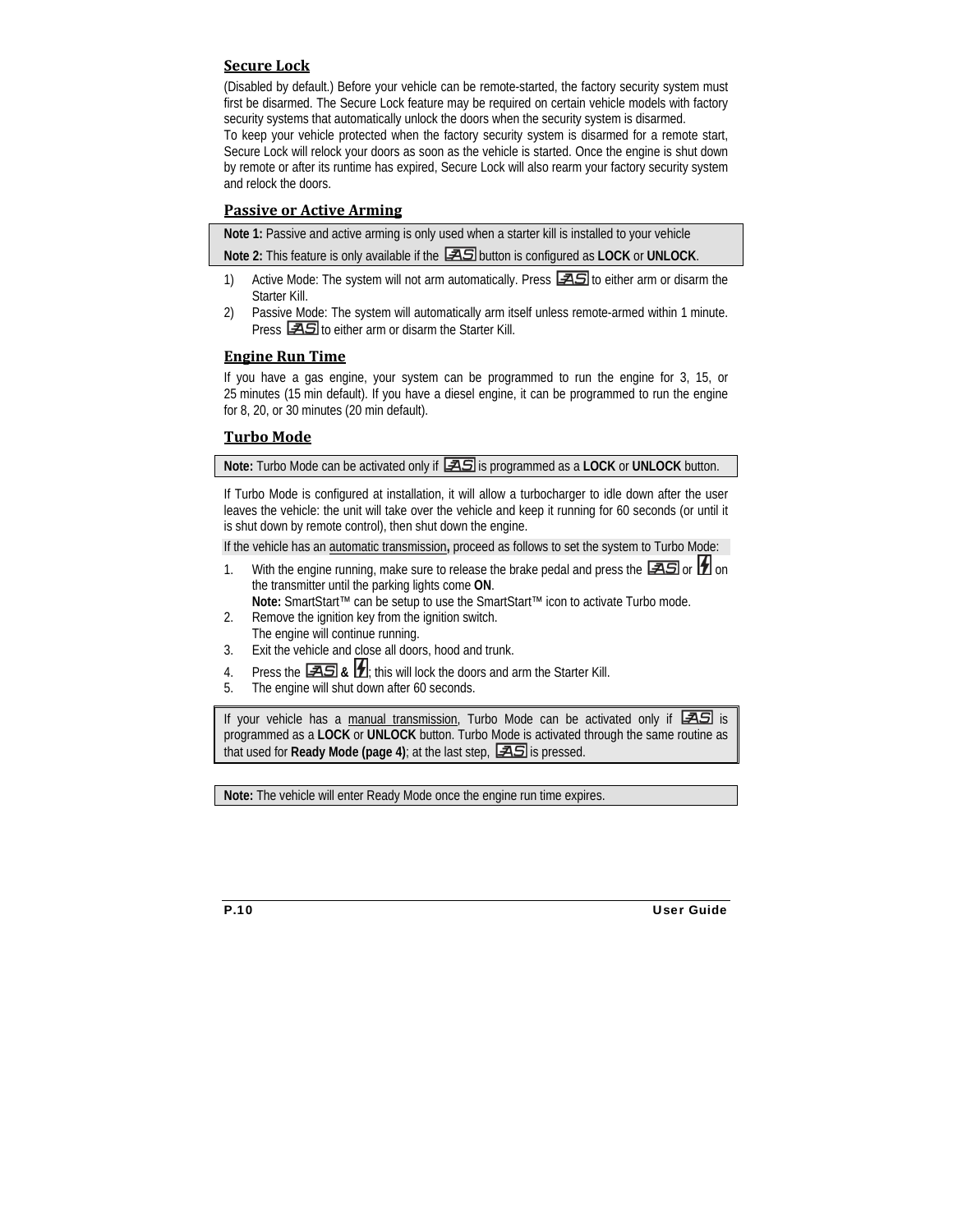#### **Horn Confirmation**

**Note:** Horn confirmation can be activated only if is programmed as a **LOCK** or **UNLOCK** button.

If configured at installation, the horn will honk every time the doors are locked by pressing **. AS**.

## *Poor Transmitting Range Issues*

Many factors may affect the operating range of the transmitter. Some of these are:

- The condition of the battery in the transmitter.
- The operating environment (for example: downtown radio-frequency noise, airports, cellular phone towers…)
- Metal: any type of metal will affect operating range. This includes the metal in the car.
- The shape of the vehicle can affect range as well; vans in general have an especially poor range.
- The shape of the roof and A-pillars brings about considerable radio-frequency deflection (in this case the signal from the remote control). As a result, the direction in which the vehicle is facing in relation to the remote control can affect the range. Straight on – standing in front of the vehicle – generally gives you the greatest range; the second best performance is from the back. Using the remote control from either side of the vehicle will usually give the lowest range.
- The range will be significantly lower in a crowded parking lot than in open space.
- Always hold the transmitter high, approximately at shoulder height.
- The operating range will be somewhat lower on vehicles equipped with an aftermarket or factory alarm.
- Windows and windshields tinted with lead or metallic tints will decrease the operating range.